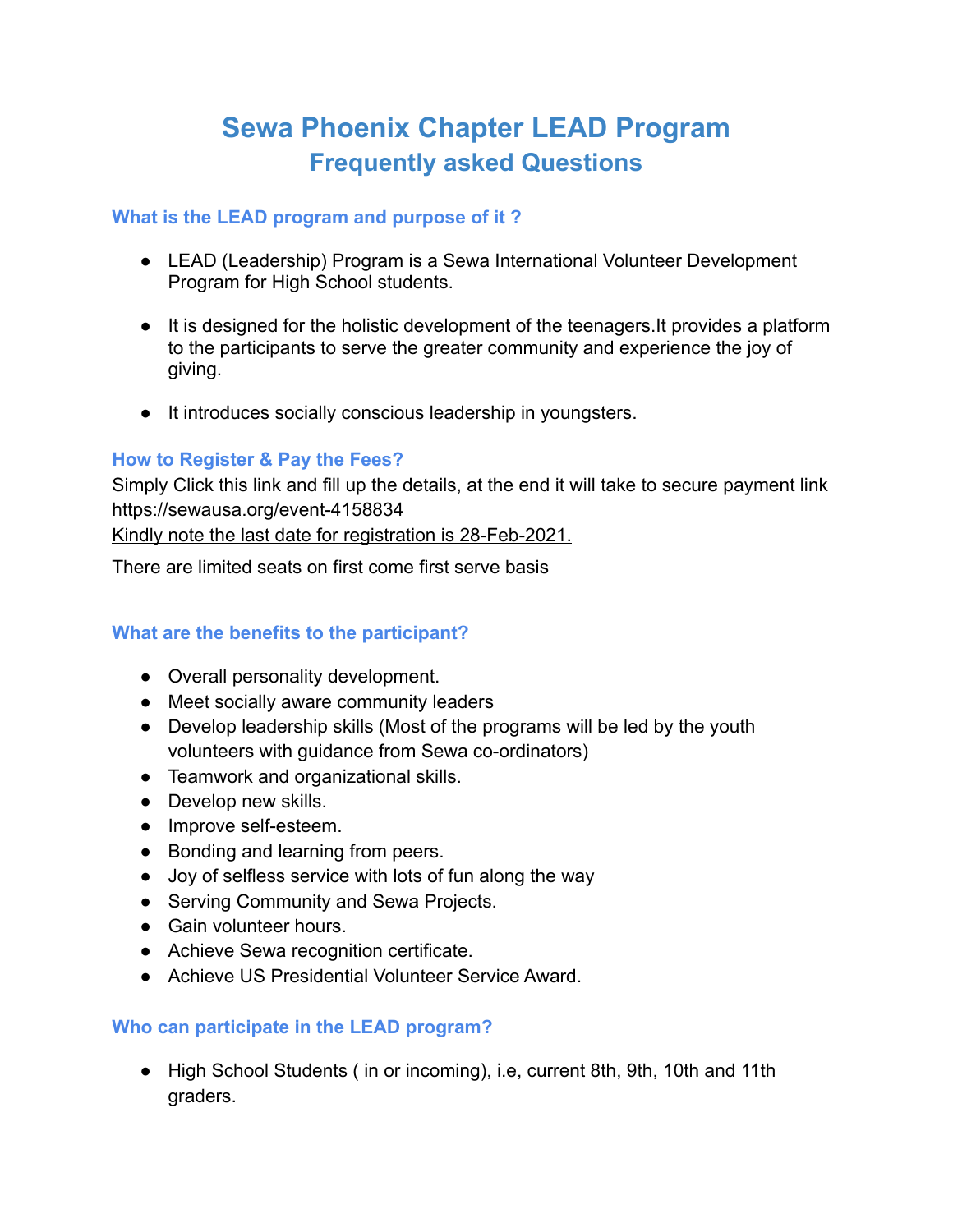- Students and Parents need to be sincerely committed to the program.
- Parental involvement is required, where needed.
- Sewa is a Hindu faith based organization but provides equal opportunity to all racial, ethnic, religious and gender backgrounds to participate.

## **Duration of Program & Important dates / time**

- March 12th, 2021 to December 31st, 2021
- Pre-Event Information Session: **Sunday, March 7th, 2021** / TIME: TBD
- Launch of Event **Friday March 12th, 2021** / TIME: TBD
- Need commitment of 50 Hours of volunteering (~approx 2-3 hrs/week)
- Though its an eight month program, most of the activities will be done in Summer so allowing to balance the school work and volunteering.

## **What are some of the key activities planned for the program?**

While our calendar of events is still being finalized, below are some of the key activities planned for this year

- Hike for a cause
- Organize Webinars on different disciplines
- Organize Art & Creative writing workshop
- Build a Website
- Food, Cloth & School Supplies drive
- Sewa Youth Talent Contest
- Sewa 5K Walk/Run for a cause
- Adopt a park
- Yoga for youth

## **Can I suggest a volunteer activity on my own?**

Yes, and we strongly encourage that you bring ideas that can be included in the program

## **Why is Sewa charging fees for this program?**

Registration fee is \$100 per participant and it will be used to pay the costs of the program and any remaining balance will be utilized for other Sewa causes

- Sewa T-shirts to each participant.
- ID card with lanyard.
- Presidential award kit.
- Refreshments, food, water, etc.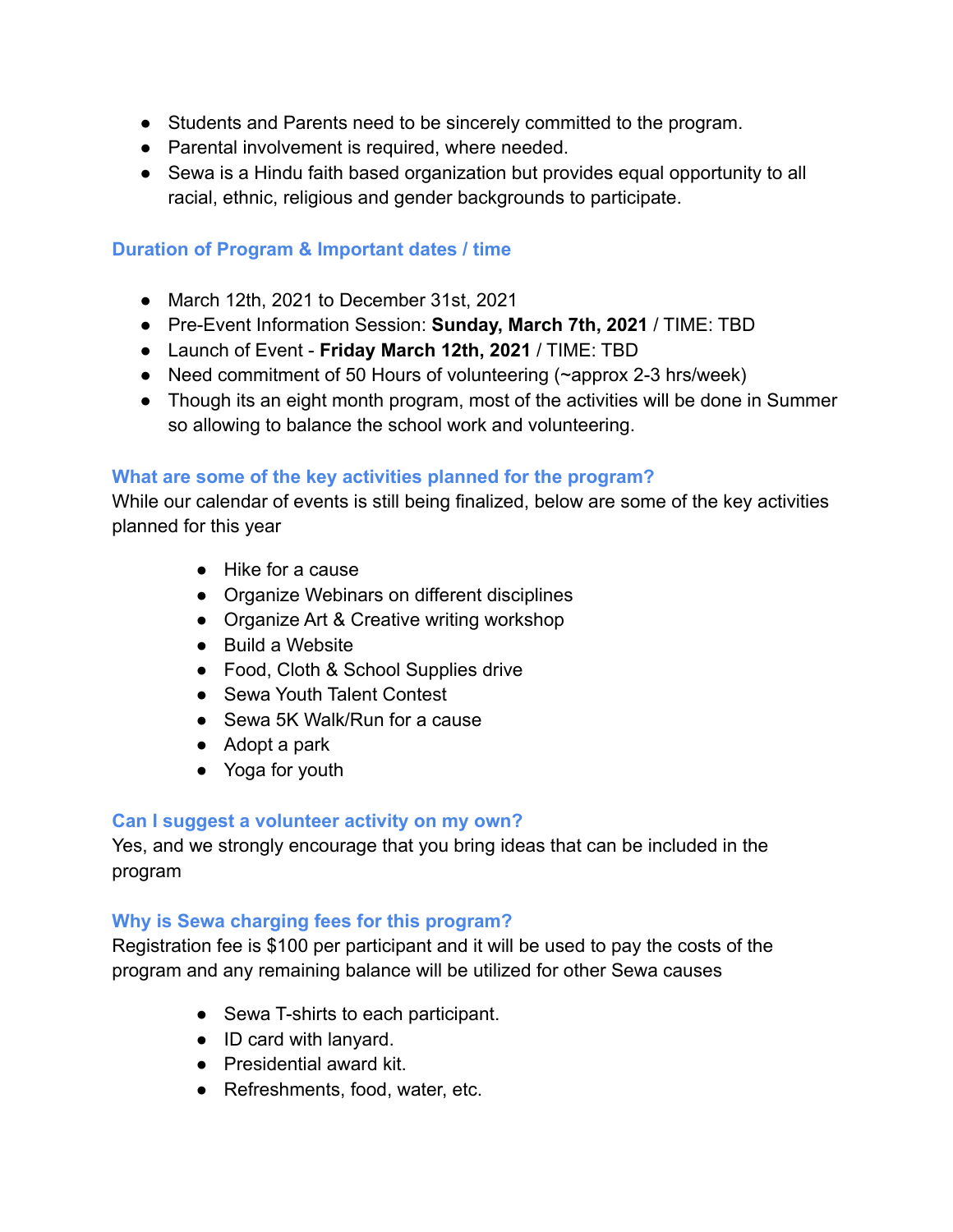- Facility booking.
- Transportation.
- Meeting software expenses

**Mode of activities - Virtual Or Physical & how will physical events be managed in current situation?**

Most of the activities will be Virtual but there are few events where we can maintain safe distance like Park cleaning, Hiking etc. We will make sure to allow only healthy participants without any symptoms. If the situation improves in a few months we will make appropriate decisions.

**PLEASE NOTE:** LEAD Team coordinators reserve the rights to change the time, place for any activity depending upon the situation like weather/covid etc

#### **LEAD Coordinators Details.**

Following are the LEAD Coordinators or Contact person.

Geeta Bandi (408) 522 5133 Sita Burada (480) 381 5835 Pankaj Mittal (510) 717 5617 Savitha Kumar (480) 371 9856

Email ID: phoenix@sewausa.org

PLEASE NOTE: All our LEAD Coordinators have gone through a Background Check

#### **Can I participate in summer holidays only (June-July) ?**

Though we want to plan maximum activities in Summer, it will very unlikely cover our goal of 100 Hrs volunteering. Therefore, it is recommended to be active for the entire duration of the program. The activities are planned for more than 100 Hours so you will have a choice to select activities and our activities are planned considering the school schedule of high schoolers.

#### **How many hours minimum I have to spend on any project that I choose?**

There is no choice of projects but activities supporting multiple projects, so overall plan to spend 50 Hours of Volunteering for other details, Please check previous Q/A.